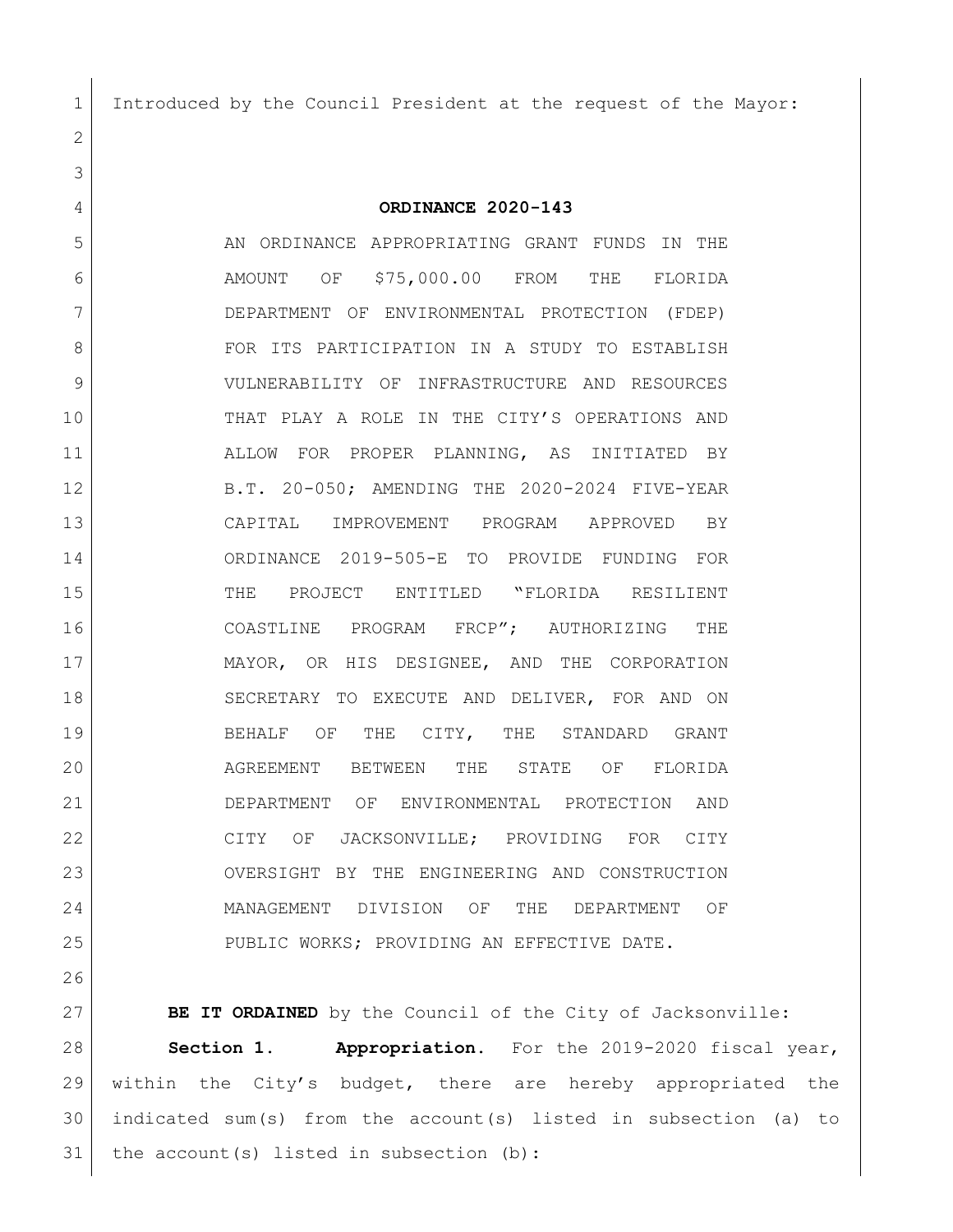(B.T. 20-050 attached hereto as **Exhibit 1** and incorporated herein 2 by this reference)

| 3 | (a) | Appropriated from: |             |
|---|-----|--------------------|-------------|
| 4 |     | See B.T. 20-050    | \$75,000.00 |
| 5 | (b) | Appropriated to:   |             |
| 6 |     | See B.T. 20-050    | \$75,000.00 |

(c) Explanation of Appropriation

8 The funding above comprises grant funds from the Florida Department of Environmental Protection (FDEP) for its participation in a study to establish the vulnerability of infrastructure and resources that play a 12 12 role in the City's operations and allow for proper planning.

 **Section 2. Purpose.** The purpose of this legislation is to appropriate grant funds from FDEP for its participation in a study to identify critical City infrastructure and natural resource communities which may be susceptible to increased levels of precipitation and increasing changes in sea level or tidal surge and to provide resiliency information on the more severe storms, 20 | larger tidal events, and resulting impacts.

 **Section 3. CIP Amendment.** Ordinance 2019-505-E, being the 2020-2024 Five-Year Capital Improvement Program for the City and certain of its independent agencies, is hereby amended to use grant funds for the project entitled "Florida Resilient Coastline Program FRCP." The project is more fully described in the Project Information Sheet, attached hereto as **Exhibit 2** and incorporated herein by this reference. The Council finds that the deferral of this amendment of the CIP until the next annual budget and CIP review will be detrimental to the best interests of the community because such deferral could result in the City's losing valuable grant dollars. Pursuant to Section 122.605(c), *Ordinance Code*,